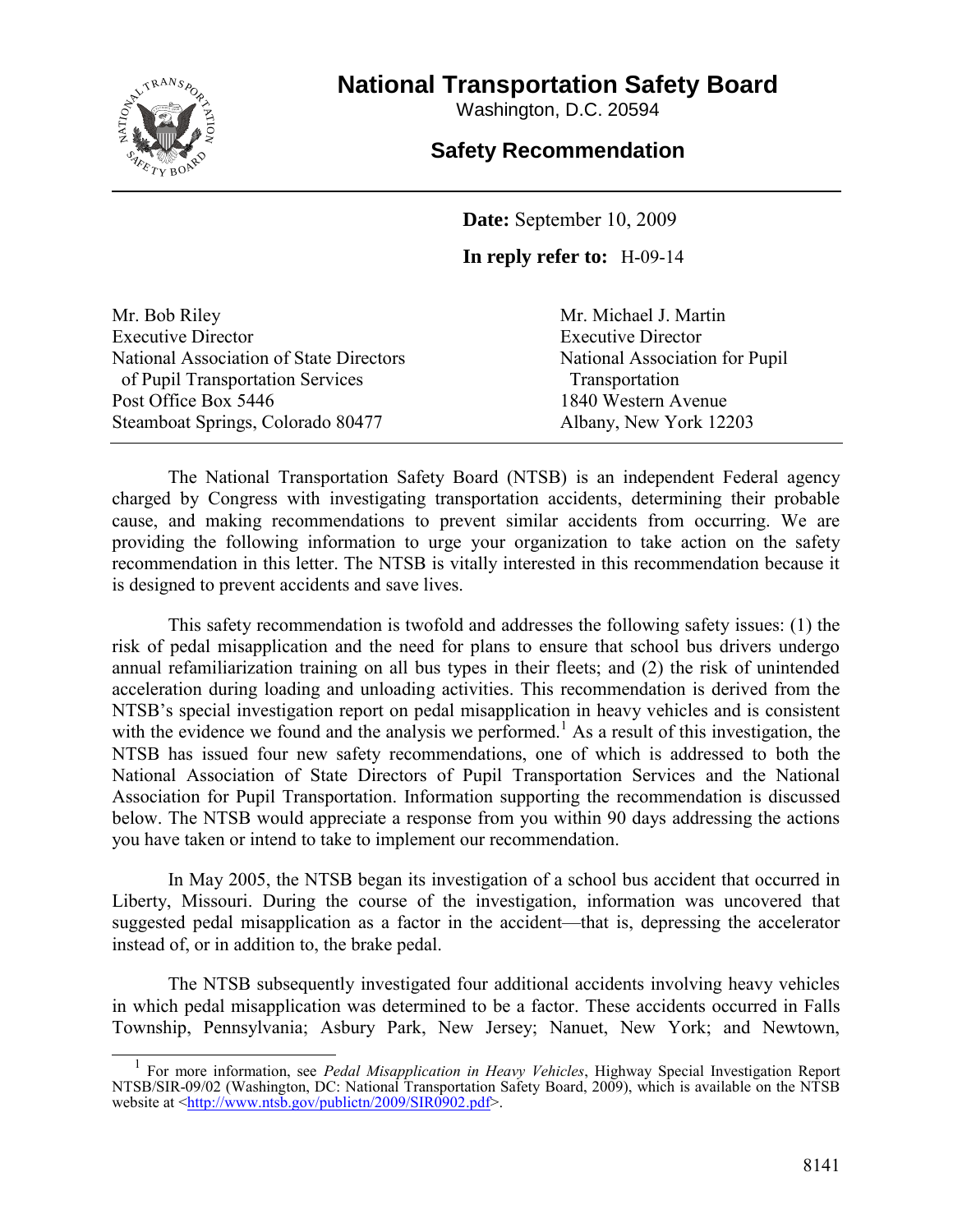Pennsylvania. Despite varying circumstances, these five accidents share common elements. In all five, the drivers either reported a loss of braking or were observed by vehicle occupants to be unsuccessfully attempting to stop the vehicles, though no evidence of braking system failure was found.

Despite the efforts of the NTSB, the National Highway Traffic Safety Administration (NHTSA), and others, unintended acceleration incidents attributed to pedal misapplication continue to occur. Such accidents warrant serious attention because they can be so injurious. To date, both the NTSB and NHTSA have focused on passenger cars. However, as the accidents discussed in the report demonstrate, pedal misapplication can occur in heavy vehicles as well as light vehicles. Any vehicle operated by a driver is susceptible to the loss of control caused by human error. $2$ 

The NTSB has investigated both light and heavy vehicle sudden acceleration accidents. In 1997, the NTSB investigated a Normandy, Missouri, accident involving a transit bus.<sup>3</sup> The bus driver had just discharged passengers when the bus accelerated into pedestrians, resulting in four fatalities. In 2003, the NTSB investigated an accident in Santa Monica, California, in which a passenger car accelerated into a farmer's market, resulting in 10 fatalities.<sup>4</sup> The Board concluded that pedal misapplication was the probable cause in both of these accidents.

In this special investigation of pedal misapplication in heavy vehicles, the National Transportation Safety Board determined that the probable cause of the Liberty, Missouri, accident on May 9, 2005, was a pedal misapplication by the school bus driver. In addition, the National Transportation Safety Board determined that the probable cause of the January 12, 2007, accident in Falls Township, Pennsylvania, was a pedal misapplication by the driver. Contributing to the occurrence of pedal misapplication was the driver's unfamiliarity with the school bus.

### **Pedal Configuration**

The Falls Township accident occurred as the driver initiated departure from the high school on his typical afternoon run—but using a bus that was significantly different from the one to which he was normally assigned. The driver's usual bus, manufactured by International Corporation, was equipped with a bulkhead-mounted accelerator pedal that operated along a different arc of travel than the floor-mounted accelerator found on the accident bus, manufactured by Thomas Built. Moreover, each bus was equipped with a floor-mounted brake pedal that functioned along an arc of travel that was comparable to the accelerator on the accident bus.

<sup>&</sup>lt;sup>2</sup> R. Schmidt, "Unintended Acceleration: A Review of Human Factors Contributions," *Human Factors*, vol. 31, no. 3 (1989), pp. 345–364.

<sup>3</sup> *Bus Collision With Pedestrians, Normandy, Missouri, June 11, 1997*, Highway Accident Summary Report NTSB/HAR-98/01/SUM (Washington, DC: National Transportation Safety Board, 1998).

<sup>4</sup> *Rear-End Collision and Subsequent Vehicle Intrusion Into Pedestrian Space at Certified Farmers' Market, Santa Monica, California, July 16, 2003*, Highway Accident Report NTSB/HAR-04/04 (Washington, DC: National Transportation Safety Board, 2004).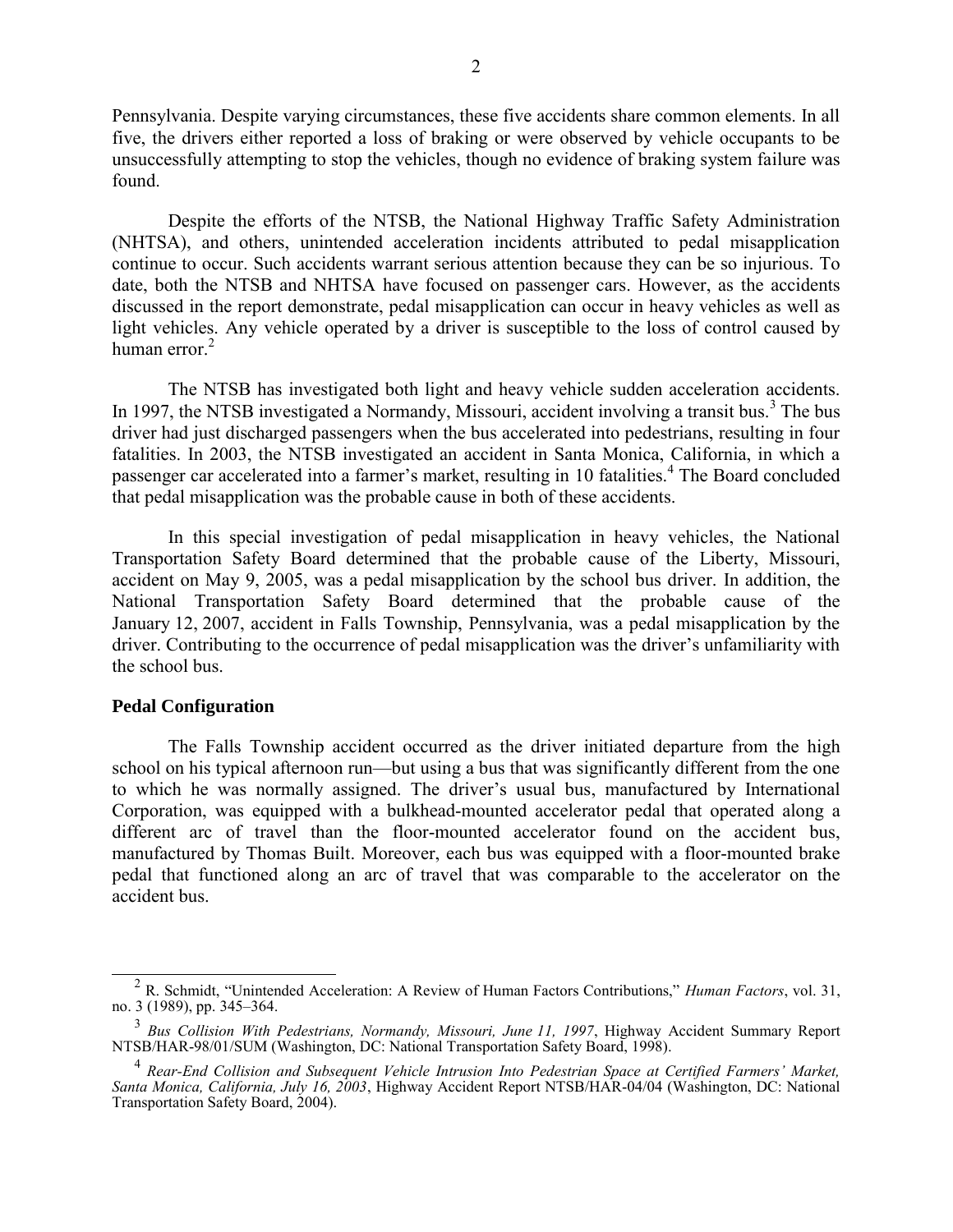In 1994, another driver was involved in a collision while operating the Falls Township accident bus, only weeks after it had been placed in service. An investigation by the school district, with input from Thomas Built, concluded that this earlier accident was the result of pedal misapplication. Of particular interest, both drivers of the accident bus (in 2007 and in 1994) had previously operated International buses. Accordingly, it appears that drivers transitioning from one bus to another—especially from a bus with a different pedal configuration—may be more prone to pedal application error.

When a driver firmly establishes a pattern of performance—that is, a habit—it is typically more difficult to learn a new, similar pattern of performance. People have a tendency to resort to habitual, overlearned behaviors, particularly during times of stress.<sup>5</sup> When people resort to doing things as they first learned them, and the circumstances call for a response that is slightly different, the result is a response that is inappropriate for the current circumstances—or, in other words, an error.

When the two Falls Township drivers operated the controls on the Thomas Built bus, where both pedals were mounted on the floor, they each lost the ability to distinguish the pedals based on the characteristic feedback inherent in their regular buses. Coupled with the limited spatial separation of the brake and the accelerator pedal in the replacement vehicles, the propensity for misapplication was significant. To the extent that the drivers were dependent on kinesthetic or proprioceptive<sup>6</sup> feedback to recognize and correct errors of pedal application, prior learning interfered with their transition to the new pedal configuration, which did not offer the dissimilarity of pedals found in their regular bus.

The same condition applies to differences in the spatial location or orientation of the pedals—drivers anticipate the location of foot pedals (which they typically cannot see) based on prior experience. When the spatial location of pedals differs among vehicles, the driver may attempt to depress a pedal in the location where he or she expects it to be, rather than where it actually is. The result may be unintended actuation of the accelerator pedal (when the intention was to depress the brake) or simultaneous activation of the brake and accelerator pedals (because of their proximity).

As in the Falls Township accident, the Nanuet bus driver was driving a substitute vehicle—a 1995 Bluebird bus—because her 2004 International conventional-style school bus was being repaired. The pedals on the two buses are similar; however, the accelerator on the International bus is set further back than the brake pedal, relative to the driver, while the two pedals are on the same plane in the accident Bluebird bus. Further, on the Nanuet driver's usual bus, a console is located immediately to the right of the accelerator; on the accident bus, there are no objects next to the accelerator—just empty space. As in the Falls Township accident, the Nanuet driver's learned pedal response from her usual bus likely interfered with her attempted braking response on the day of the accident. In addition, though the movement of the accelerator

<sup>&</sup>lt;sup>5</sup>(a) L. Curry, "Habit as the Source of Inappropriate Response," *Ergonomics*, vol. 18, no. 4 (1975), pp. 435–442, as cited in Schmidt (1989). (b) C. Gielen, R. Schmidt, and P. van den Heuvel, "On the Nature of Intersensory Facilitation of Reaction Time,‖ *Perception and Psychophysics*, vol. 34, no. 2 (1983), pp. 161–168, as cited in Schimdt (1989).

<sup>&</sup>lt;sup>6</sup> Proprioceptive refers to a sensory receptor—chiefly in muscles, tendons, and joints—that responds to internal stimuli.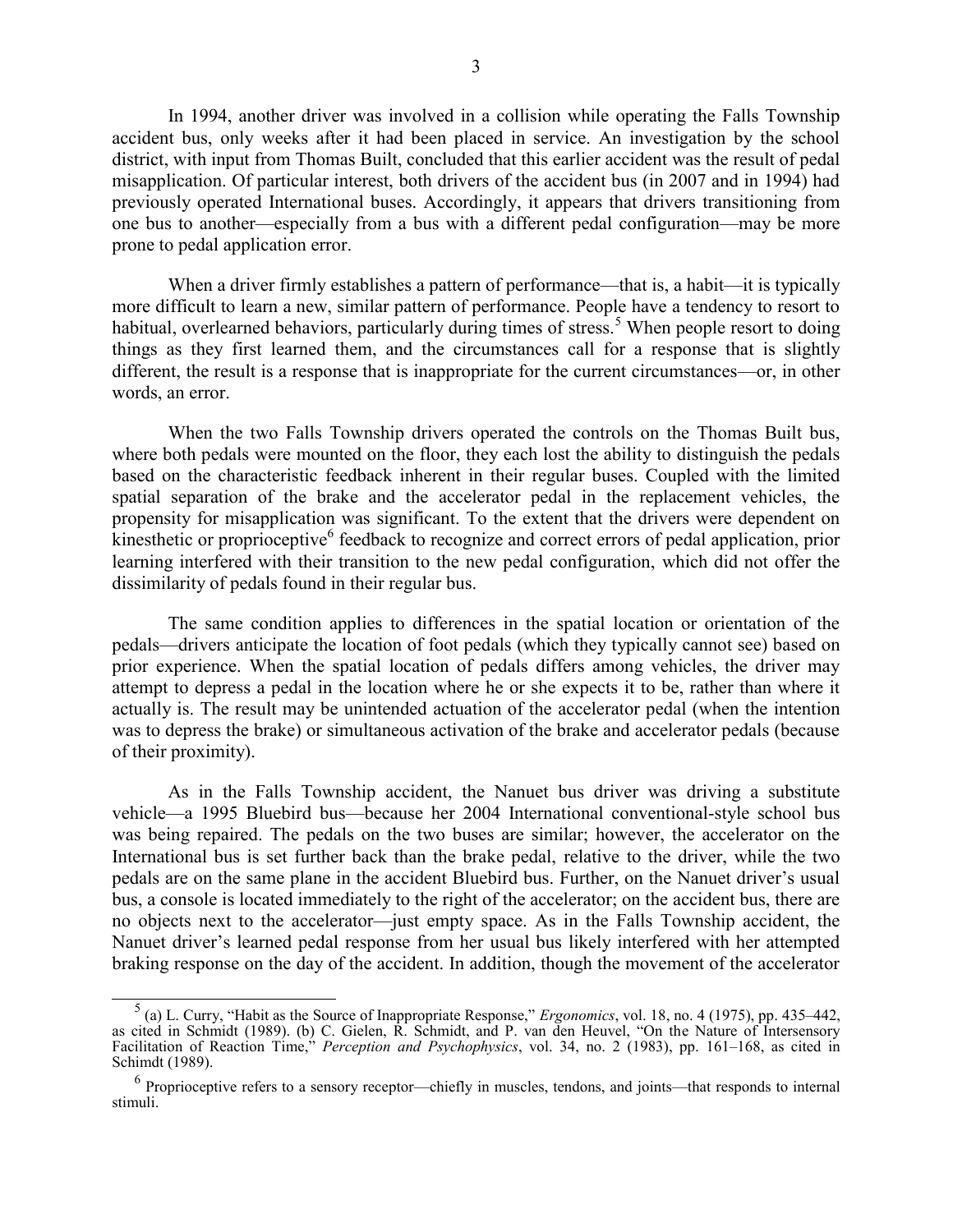in the Nanuet accident bus is similar to the brake movement in the driver's usual bus, it is not the same as the accelerator movement in her usual bus—thereby reinforcing her belief that her foot was on the brake pedal.

Although the Liberty accident vehicle was the driver's usual bus, the accelerator pedal and the brake pedal were nearly identical. In addition to having similar size, the two pedals had the same arc of travel and were both mounted to the vehicle at the bottom of the pedal.

The NTSB concludes that the Falls Township and Nanuet accidents demonstrate that unfamiliarity with the pedal configuration of an alternate bus may lead to error and pedal misapplication. Therefore, the NTSB recommends that the National Association of State Directors of Pupil Transportation Services and the National Association for Pupil Transportation advise their members—through their newsletters, websites, and conferences—of the risk of pedal misapplication and the need to educate school bus drivers about such incidents, and the need to develop and implement plans to ensure that school bus drivers undergo annual refamiliarization training on all bus types that they might drive.

### **Positive Separation**

Although both brake transmission shift interlock (BTSI) devices for heavy vehicles and pedal redesign have the potential to improve safety by reducing pedal misapplications, these solutions would likely apply only to newly manufactured vehicles—not vehicles currently on the road. Also, given the time required to conduct research, propose rulemaking, and implement a final rule, either remedy would require years to come to fruition. Therefore, it is necessary to examine ways to mitigate the effects of pedal misapplication in the near term, especially in areas where large numbers of people form queues to board buses.

Although positive separation—for example, bollards<sup>7</sup> or other physical barriers—is not a solution to the problem of unintended acceleration, it can mitigate pedestrian injuries that may result from pedal misapplication. Positive separation is not a new idea. As a result of the NTSB investigation into the Normandy, Missouri, accident  $8$ —also the result of pedal misapplication the NTSB recommended in 1998 that the Federal Highway Administration (FHWA) ensure that future transit facility designs that direct errant vehicular traffic toward pedestrian-occupied areas include provisions for positive separation between the roadway and pedestrian areas.

Although there has been some progress on this and related recommendations, the NTSB finds it disappointing that, in the 12 years since the Normandy, Missouri, accident, there is still no *requirement* for positive separation of pedestrians and traffic in transit facilities. However,

<sup>&</sup>lt;sup>7</sup> A bollard is a post, pipe, or tube designed and positioned in series to prevent vehicular traffic from entering a particular area; bollards may be permanent or removable.

 $8$  NTSB/HAR-98/01/SUM. In this accident, a transit bus collided with seven pedestrians in a "park and ride" facility. The bus was being operated by a 31-year-old driver trainee, who had just completed a routine stop at the station. After allowing the passengers to debark, the driver began to move the bus forward to provide clearance for another bus to pass. Reportedly unable to stop the bus, the driver allowed it to surmount the curb and continue onto the station platform. The NTSB determined that the probable cause of this accident was the driver's misapplication of the accelerator, resulting in the vehicle's override of the curb and travel onto the occupied pedestrian platform. Two safety issues were identified: the insufficiency of pedestrian protection provided by the saw-tooth parking bay design and the need for positive separation between the roadway and pedestrian areas of parking bay facilities.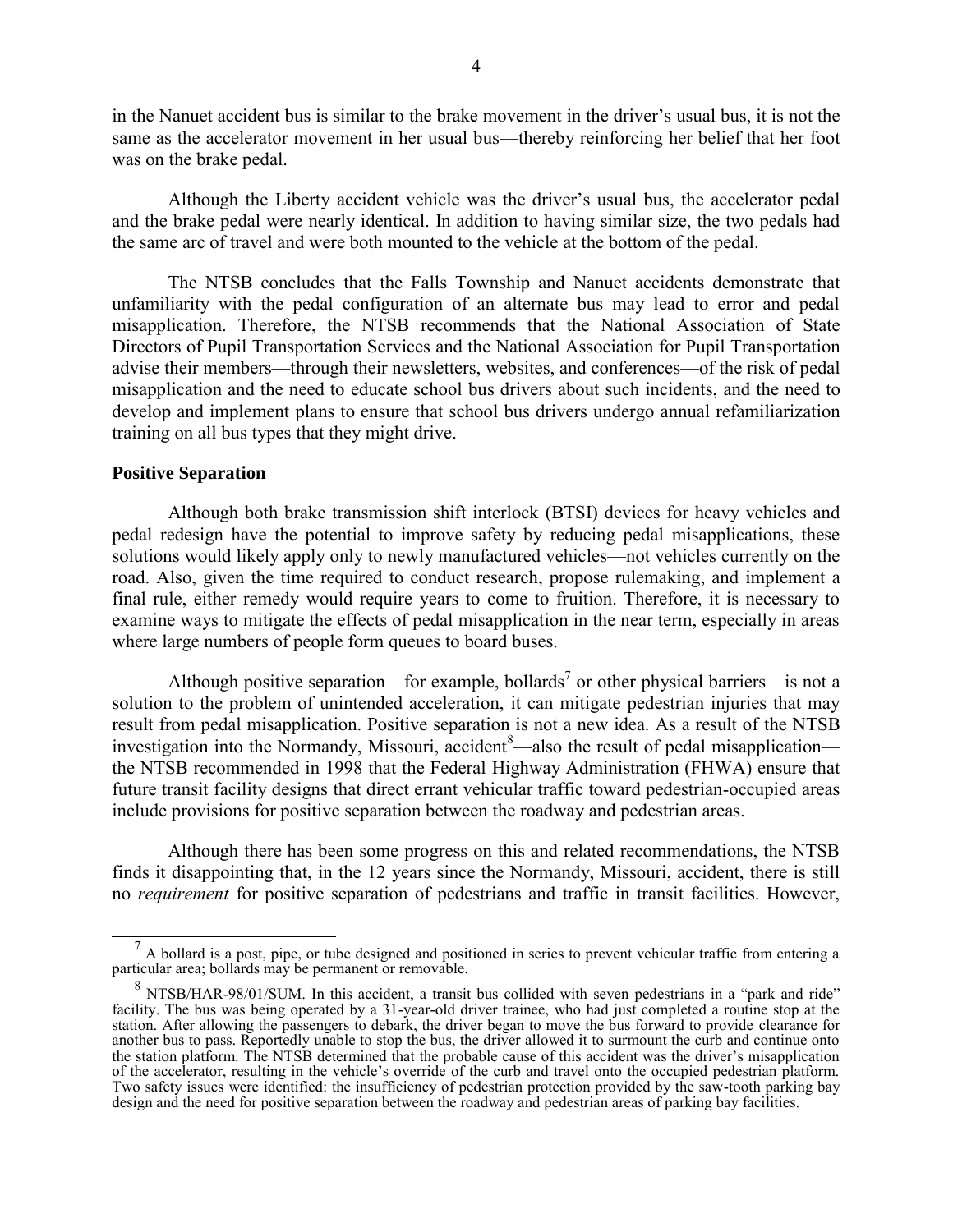some jurisdictions have taken voluntary action. The city of New Orleans, Louisiana, for example, has employed positive separation since the early 1980s to keep errant vehicles out of the pedestrian mall on Bourbon Street. Although the city does not keep records of the effectiveness of these measures, damage to the bollards and the lack of reports of vehicles entering the pedestrian mall indicate that the bollards have served their intended purpose. Following the Falls Township accident, the Pennsbury School District installed positive separation at Pennsbury High School, seeking to protect students and other pedestrians from errant vehicles.

The school environment presents a unique risk with respect to unintended acceleration. A typical loading or unloading operation involves multiple vehicles and many children. Often, the children line up, wait, or congregate near the buses, as was the case in the Falls Township and Newtown accidents. Every bus at the loading area can introduce an opportunity for pedal misapplication, and the large number of children represents a potential increase in the severity of the outcome should pedal misapplication and unintended acceleration occur. Therefore, the NTSB concludes that the nature of the bus loading and unloading activities at schools creates a situation where an errant vehicle, such as one experiencing an unintended acceleration, could easily strike pedestrians.

The NTSB's 1998 recommendations on positive separation do not address the potential hazard posed during bus loading and unloading at schools, as demonstrated by the Falls Township accident. Therefore, the NTSB recommends that the National Association of State Directors of Pupil Transportation Services and the National Association for Pupil Transportation advise their members—through their newsletters, websites, and conferences—of the risk of unintended acceleration during loading and unloading activities, as exemplified by the Falls Township, Pennsylvania, accident on January 12, 2007; and suggest possible mitigation strategies, such as installing bollards or starting buses only after loading is complete.

As a result of the special investigation on pedal misapplication in heavy vehicles, the NTSB makes the following recommendation to both the National Association of State Directors of Pupil Transportation Services and the National Association for Pupil Transportation:

Advise your members—through your newsletters, websites, and conferences—of the following safety issues: (1) the risk of pedal misapplication and the need to educate school bus drivers about such incidents, and the need to develop and implement plans to ensure that school bus drivers undergo annual refamiliarization training on all bus types that they might drive; and (2) the risk of unintended acceleration during loading and unloading activities, as exemplified by the Falls Township, Pennsylvania, accident on January 12, 2007; and suggest possible mitigation strategies, such as installing bollards or starting buses only after loading is complete. (H-09-14)

The NTSB also issued three new safety recommendations to the National Highway Traffic Safety Administration, along with reiterating and reclassifying two 1999 recommendations. The NTSB reclassified one previously issued recommendation to the Community Transportation Association of America.